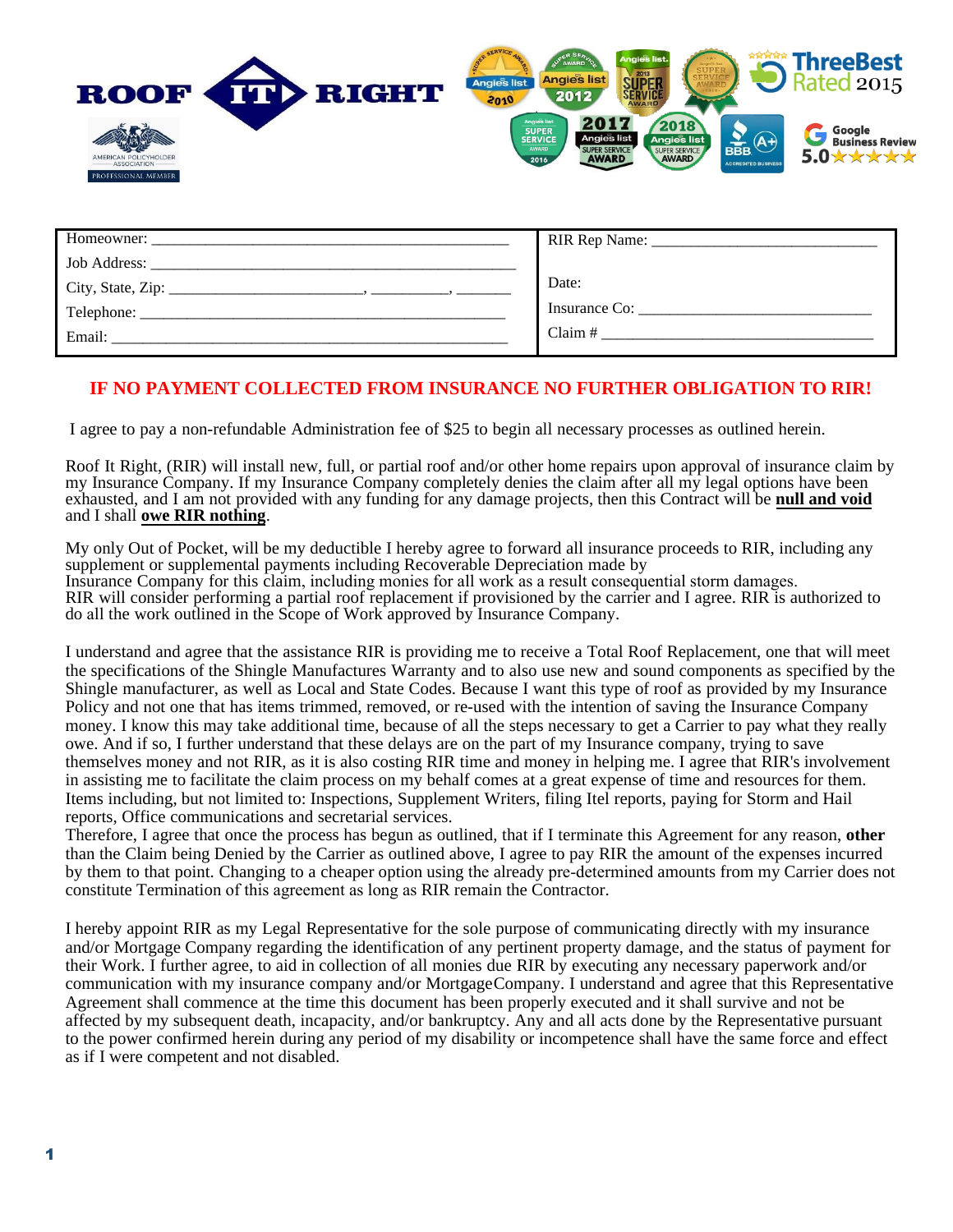### *\*This page only required for use during the Inspection process and required when being used electronically!*

|                                                                                                                                                                                                                                                                                    | <b>DAMAGE REPORT</b>                                                                                                                                                                                                            |                                                                                                                                                                                                                                                                                    |
|------------------------------------------------------------------------------------------------------------------------------------------------------------------------------------------------------------------------------------------------------------------------------------|---------------------------------------------------------------------------------------------------------------------------------------------------------------------------------------------------------------------------------|------------------------------------------------------------------------------------------------------------------------------------------------------------------------------------------------------------------------------------------------------------------------------------|
| <b>Roof Specs</b>                                                                                                                                                                                                                                                                  | Wind<br>Hail                                                                                                                                                                                                                    |                                                                                                                                                                                                                                                                                    |
| Shingle Mfr.<br>Tear off: ______________Layers: ______ #of Stories: ______<br>Vents: 750's Ridge Turbines<br>Drip Edge _____ Pipe Jacks _______ Skylights ________<br>Remove debris from yard, gutters, roof and driveway_<br>Protect landscape: ______ Other: ___________________ | $\neg$ Roof<br>□<br>п<br>$\Box$ Siding<br>$\Box$<br>$\overline{\Box}$ Gutters/Downspouts $\overline{\Box}$<br>$\Box$<br>$\Box$ Soffit / Fascia<br>$\frac{\Box}{\Box}$<br>m.<br>$\Box$ Other<br><b>NOTES FOR ALL</b><br>DAMAGES: | Type the control of the control of the control of the control of the control of the control of the control of the control of the control of the control of the control of the control of the control of the control of the con<br>$\Box$ Type _____________<br>Type ______________ |
| <b>Gutter / Siding Specs</b><br>Gutters _____ Downspouts _____ OS Downspouts______                                                                                                                                                                                                 | <b>PRICING AGREEMENT</b><br>$\Box$ Roofing 3TAB shingles                                                                                                                                                                        | \$409/SQ                                                                                                                                                                                                                                                                           |
| Soffit Fascia<br>Siding Style: D4___ Dutchlap _______ Other _______                                                                                                                                                                                                                | □ Roofing DIMENSIONAL<br>□ Roofing Designer                                                                                                                                                                                     | \$459/SQ<br>\$959/SQ                                                                                                                                                                                                                                                               |
| Fanfold Insulation ___________ Housewrap ____________<br>Wraps: Window ________________ Doors __________________<br><b>SPECIFIC INSTRUCTIONS:</b>                                                                                                                                  | $\Box$ Standard Vinyl Siding<br>$\Box$ Gutters and downspouts<br>$\Box$ Gutter helmets<br>$\Box$ Gutter screens<br>$\Box$ Aluminum fascia wrap<br>$\Box$ Windows/doors frame aluminum wrap                                      | \$699/SQ<br>\$15/LF<br>\$25/LF<br>\$12/LF<br>\$20/LF<br>\$15/LF                                                                                                                                                                                                                    |
|                                                                                                                                                                                                                                                                                    | $\Box$ Others: $\Box$                                                                                                                                                                                                           |                                                                                                                                                                                                                                                                                    |

# **DEDUCTIBLE**: \$ \_\_\_\_\_\_\_\_\_\_\_\_\_\_\_\_\_\_\_\_\_

*Signing this Agreement, the Customer acknowledges that their assistance will be needed in getting their carrier to work with us on the amount of funds necessary to do their project "Right" including Code Compliant items and to receive the Extended Warranty as provided and outlined by the Shingle Manufacturer and any consequential work such as Interior damage. RIR's TEAM agrees to assist the Customer through education to successfully communicate these things to their carrier, including Invoking their Right of Appraisal if necessary.*

ACCEPTANCE OF AGREEMENT. By my signature below, I agree to the terms and conditions contained in this Representation Agreement and further understand that this is a preliminary overview of the situation with the damages sustained at my property and the final details and amounts owed by my carrier and any upgrades chosen by me will be detailed and defined on the actual Contract prior to the job beginning. I also understand that I am responsible for the payment of any Deductibles of my policy and that they must be paid prior to any work beginning. I acknowledge receipt of a copy of this Representation Agreement.

IN WITNESS WHEREOF AND INTENDING TO BE LEGALLY BOUND, the parties involved have executed.

Date: \_\_\_\_\_\_\_\_\_\_\_\_\_\_\_\_ \_\_\_\_\_\_\_\_\_\_\_\_\_\_\_\_\_\_\_\_\_\_\_\_\_\_\_\_\_\_\_\_\_\_ \_\_\_\_\_\_\_\_\_\_\_\_\_\_\_\_\_\_\_\_\_\_\_\_\_\_\_\_\_\_\_\_\_\_\_\_\_\_\_\_\_\_\_

\_\_\_\_\_\_\_\_\_\_\_\_\_\_\_\_\_\_\_\_\_\_\_\_\_\_\_\_\_\_\_\_\_\_\_\_\_\_\_\_\_\_\_\_\_

Homeowner **RIR Representative**